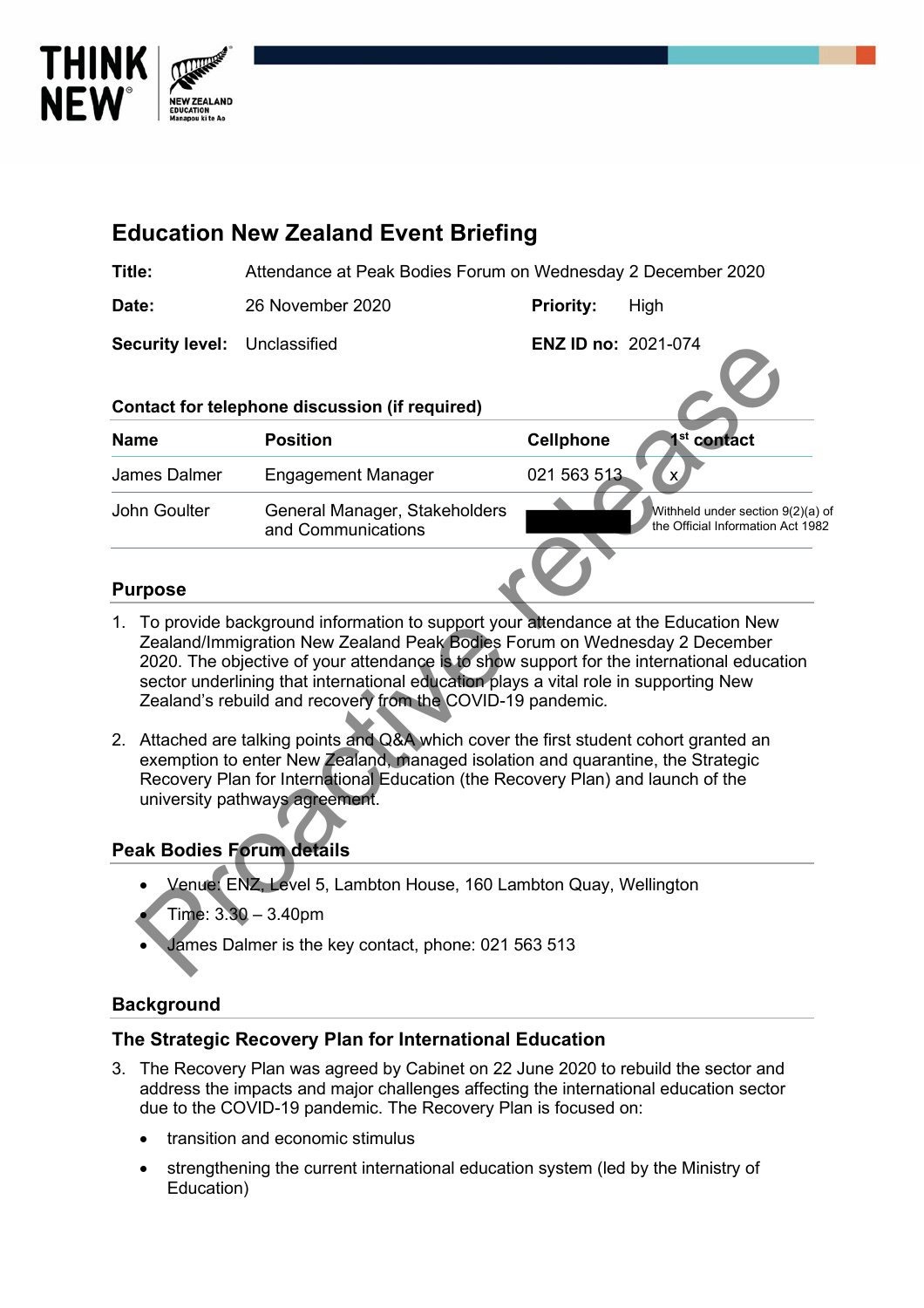

- transforming to a more sustainable future state (led by ENZ).
- 4. The Recovery Plan builds on and accelerates the *New Zealand International Education Strategy 2018-2030* which was developed by the government and international education sector. The Strategy's goals are to deliver an excellent education and study experience, achieve sustainable growth and develop global citizens.
- 5. Through the Recovery Plan, the Government has invested \$51.6 million to help stabilise New Zealand's international education sector and support a future focus on diversifying products and services by developing offshore pathways, providing a single New Zealand digital platform for New Zealand education programmes and keeping New Zealand's education brand alive. Experience the Recovery Plan in the Government has invested \$51.6 million to help statility<br>Through the Recovery Plan, the Government has invested \$51.6 million to help statility<br>INV Zealand's international education secto

## **Recovery Plan funding for the international education sector**

- 6. The Recovery Plan included funding which was focused on stabilising the schools and private training establishments sub-sectors:
	- \$20 million in support for state and state-integrated schools to continue to employ the specialist international education workforce to provide teaching and pastoral care to international students in New Zealand this year
	- \$10 million targeted and immediate funding to private training providers of strategic importance (including English language schools) to preserve the foundations of the sector
	- \$1.5 million for English language schools to deliver English language training to migrants to help them to succeed in our schools and communities.
- 7. The Ministry of Education has allocated \$18 million of the \$20 million support for state and state-integrated schools. The Ministry of Education reserved \$2 million for exceptional cases, applications for this portion closed on 31 October and funding to be allocated in January 2021.
- 8. The Tertiary Education Commission, the Ministry of Education, ENZ and New Zealand Qualifications Authority evaluated the 40 eligible applications for the \$10 million funding for private training providers of strategic importance. Twenty-two applications were either fully or partly supported, including 10 who were successful after appealing the original panel decision. \$1.8 million remains to be allocated.
- 9. The Tertiary Education Commission, ENZ and New Zealand Qualifications Authority evaluated 13 applications from English language providers. Eleven providers were awarded funding to offer English language training to migrants. Close to \$1.5 million has been allocated.

## **University pathways agreement**

10. The Recovery Plan also provided \$850,000 to support an offshore pathways initiative to enable learners to begin their New Zealand education journey from their home country and to study programmes that pathway directly into Bachelors and Masters degrees in New Zealand, providing greater flexibility for learners and resilience to shocks.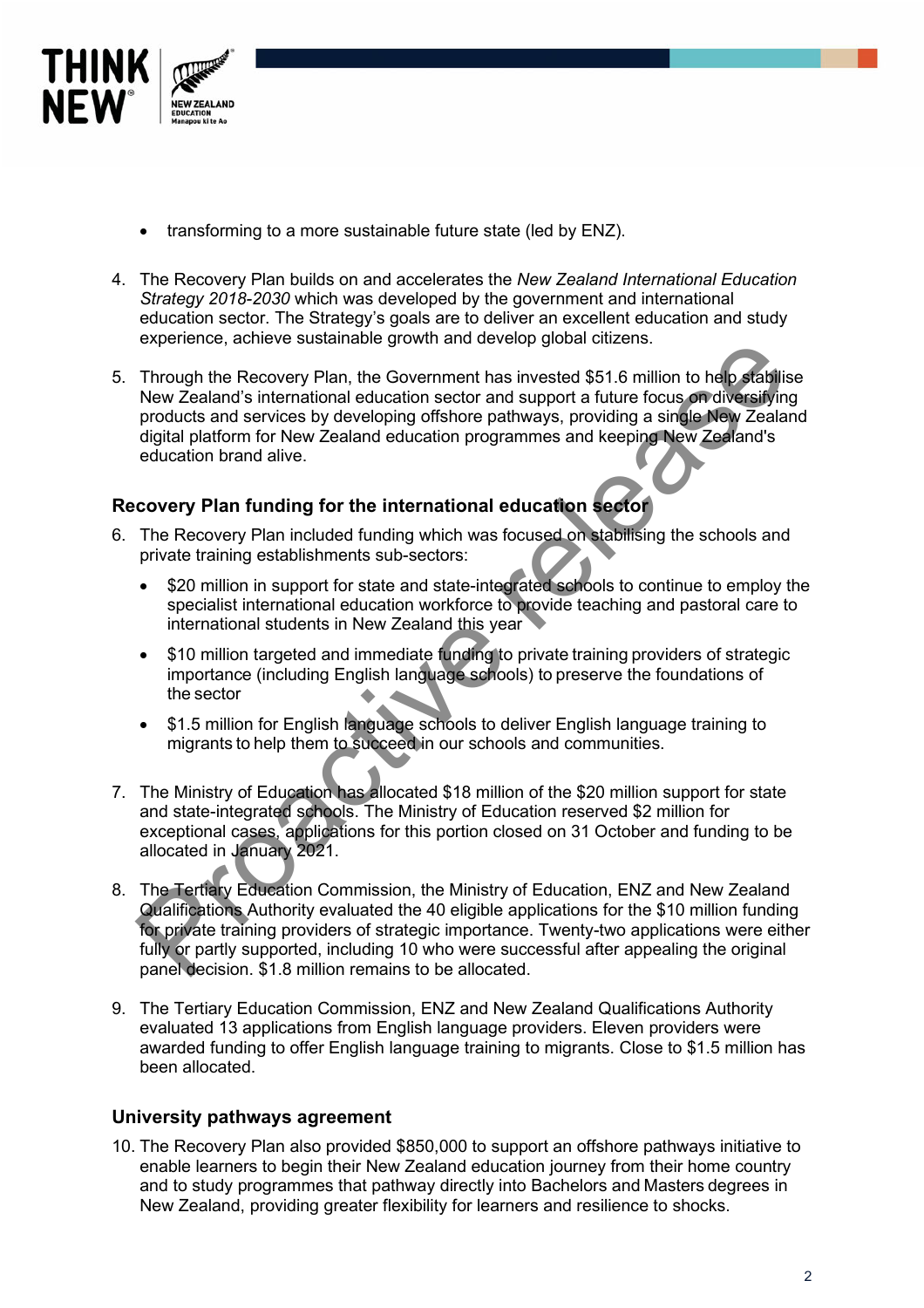

- 11. On 25 November 2020, a partnership was signed between ENZ, Universities New Zealand (UNZ) and the UK-based qualifications provider University Consortium (NCUK). During your address to the Forum, you will announce this partnership agreement.
- 12. This global partnership, between all eight New Zealand universities and NCUK, will enable students enrolled in 81 Study Centres across more than 30 countries to start their education journey towards any one of New Zealand's universities. The initiative will:
	- provide for more sustainable growth, enhancing the university sub-sector's resilience to changes in demand from source markets, diversifying the university student cohort, and creating a sector-wide approach to new product development
	- raise New Zealand's profile for student recruitment and wider academic, diplomatic, development, and trade engagement, by establishing a platform and delivery sites to promote the activity of all eight universities and ENZ under a unified New Zealand brand in-market
	- build the sub-sector's transnational education capability and intellectual property over time, by creating joint ENZ and university oversight of the NCUK partnership and better intelligence on the market opportunities for further initiatives such as blended, online, digital and full qualification delivery for universities enable students enrolled in 81 Study Centres across more than 30 countries to start the position of the method in the method of the provide for more sustainable growth, enhancing the university sub-sector's resilient to ch
	- achieve better outcomes for students by providing academic, career and visa counselling in-market ahead of their study in New Zealand.
- 13. The 3-year partnership agreement between NCUK and ENZ will enable ENZ to promote the initiative and support NCUK Study Centres, as well as provide access to NCUK student leads and enquiries across the NCUK network.
- 14. This initiative will be the biggest New Zealand university sub-sector international education collaboration to date and is the first involving all universities partnering across multiple countries.
- 15. The initiative will give students flexibility in when they choose to enter a New Zealand university qualification and/or travel to New Zealand during COVID-19, by providing three qualification pathways:
	- a one-year NCUK International Foundation Year programme, providing direct entry on an undergraduate bachelor's degree
	- a one-year NCUK International Year One programme, equivalent to one year's study towards a business or engineering bachelor's degree
	- a NCUK Pre-Masters Programme, providing direct entry to University Master's qualifications.
- 16. All universities are supporting the partnership, committing at least \$300,000 per annum across the sub-sector in dedicated NCUK scholarships. UNZ has recognised the NCUK Foundation Year programme as being equivalent to university entrance.
- 17. Work undertaken through this initiative will also benefit other international education subsectors. To support the NCUK launch, ENZ has built a 'Global Pathways to New